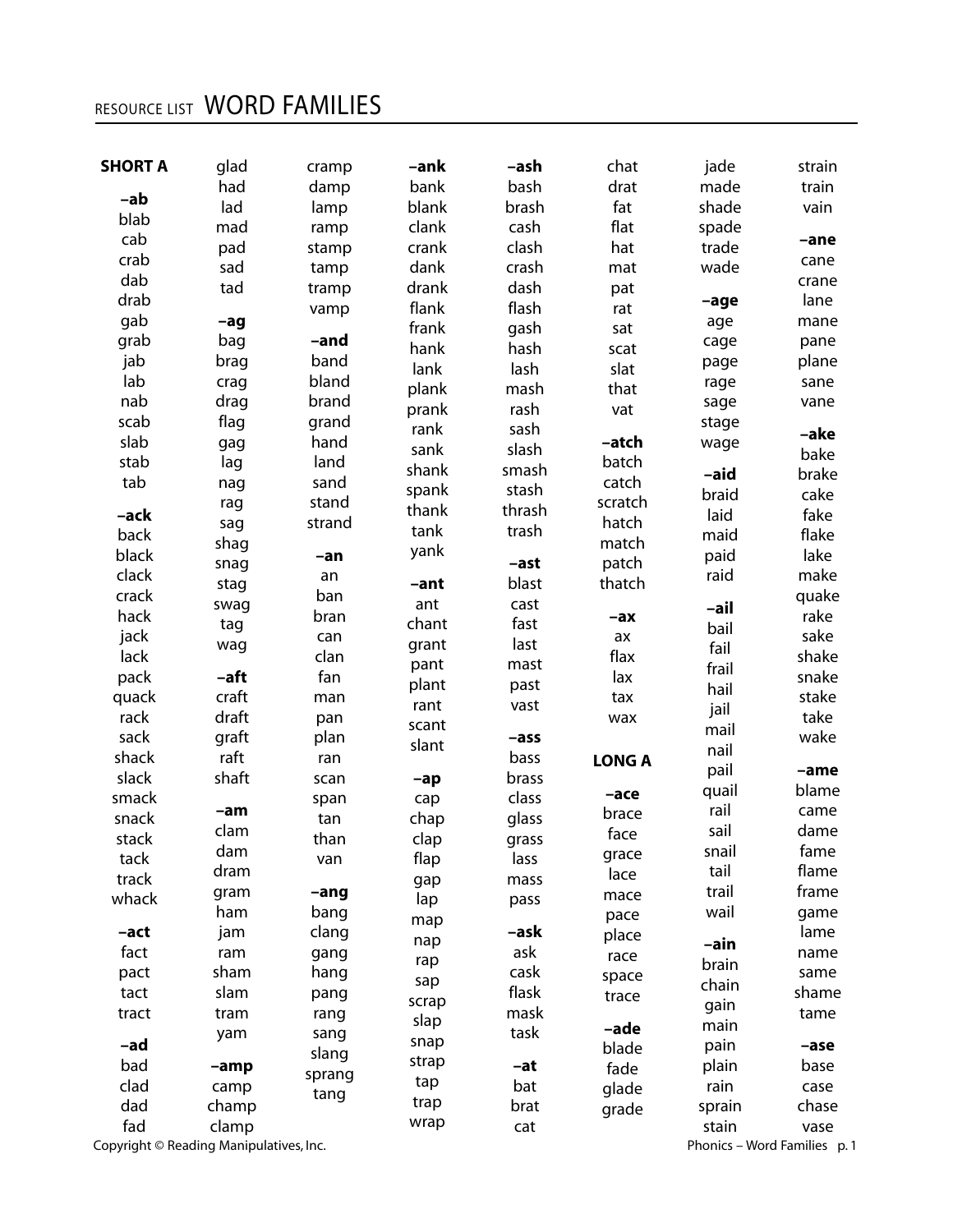| -ape   | crave          | smell | test         | speak  | team   | keep           | kid     |
|--------|----------------|-------|--------------|--------|--------|----------------|---------|
| cape   | gave           | spell | vest         | squeak |        | peep           | lid     |
| gape   | grave          | swell | west         | streak | -ee    | seep           | rid     |
| grape  | pave           | tell  | zest         | teak   | bee    | sheep          | skid    |
| nape   | rave           | well  |              | weak   | fee    | sleep          | slid    |
| scrape | save           | yell  | -ess         |        | flee   | steep          | squid   |
| shape  | shave          |       | bless        | -eek   | free   | sweep          |         |
| tape   | slave          | -en   | chess        | cheek  | glee   | weep           | $-$ ift |
|        | wave           | den   | dress        | creek  | knee   |                | drift   |
| -ate   |                | hen   | guess        | leek   | see    | -eet           | gift    |
| ate    | -aze           | men   | less         | meek   | spree  | beet           | lift    |
| crate  | blaze          | pen   | mess         | peek   | tee    | feet           | rift    |
| date   | craze          | ten   | press        | seek   | thee   | fleet          | shift   |
| fate   | faze           | then  | stress       | sleek  | three  | greet          | sift    |
| gate   | graze          | when  | -et          | week   | tree   | meet           | swift   |
| grate  | haze           | wren  | bet          | -eal   | wee    | sheet          | thrift  |
| hate   |                | -end  | fret         | deal   | -eed   | sleet          | -ig     |
| late   | <b>SHORT E</b> | bend  | get          | heal   | bleed  | street         | big     |
| mate   | -eck           | blend | jet          | meal   | creed  | sweet          | dig     |
| plate  | check          | end   | let          | peal   | deed   | tweet          | fig     |
| rate   | deck           | fend  | met          | real   | feed   |                | jig     |
| skate  | fleck          | lend  | net          | seal   | greed  | <b>SHORT I</b> | pig     |
| state  | heck           | mend  | pet          | squeal | heed   | -ib            | rig     |
| $-ay$  | neck           | send  | set          | steal  | need   | bib            | sprig   |
| bay    | peck           | spend | wet          | veal   | reed   | crib           | swig    |
| bray   | speck          | tend  | yet          | zeal   | seed   | fib            | twig    |
| clay   | wreck          | trend |              |        | speed  | nib            | wig     |
| day    |                |       |              | $-eap$ | weed   | glib           |         |
| fray   | -ed            | -ent  | <b>LONGE</b> | cheap  |        | rib            | -ill    |
| gay    | bed            | bent  |              | heap   | -eel   |                | bill    |
| gray   | bled           | cent  | -eat         | leap   | feel   | -ick           | chill   |
| hay    | bred           | dent  | beat         | reap   | heel   | brick          | dill    |
| jay    | fed            | gent  | bleat        | -ean   | keel   | chick          | drill   |
| lay    | fled           | lent  | cheat        | bean   | kneel  | click          | fill    |
| may    | led            | rent  | cleat        | clean  | peel   | flick          | frill   |
| pay    | red            | scent | feat         | dean   | reel   | kick           | gill    |
| play   | shed           | sent  | heat         | glean  | steel  | lick           | grill   |
| pray   | shred          | spent | meat         | lean   | wheel  | pick           | hill    |
| ray    | sled           | tent  | neat         | mean   | -een   | quick          | ill     |
| say    | sped           | vent  | peat         | wean   | green  | sick           | kill    |
| slay   | wed            | went  | pleat        |        | queen  | slick          | mill    |
| spray  | -ell           | -est  | seat         | -eam   | screen | stick          | pill    |
| stay   | bell           | best  | treat        | beam   | seen   | thick          | quill   |
| stray  | cell           | chest | wheat        | cream  | sheen  | tick           | sill    |
| sway   | dell           | crest | -eak         | dream  | teen   | trick          | skill   |
| tray   | fell           | guest | beak         | gleam  |        | wick           | spill   |
| way    | hell           | jest  | bleak        | ream   | -eep   | -id            | still   |
|        | jell           | nest  | creak        | scream | cheep  | bid            | thrill  |
| -ave   | quell          | pest  | leak         | seam   | creep  | did            | till    |
| brave  | sell           | quest | peak         | steam  | deep   | grid           | twill   |
| cave   | shell          | rest  | sneak        | stream | jeep   | hid            | will    |

Copyright © Reading Manipulatives, Inc. **Phonics – Word Families p. 2** Phonics – Word Families p. 2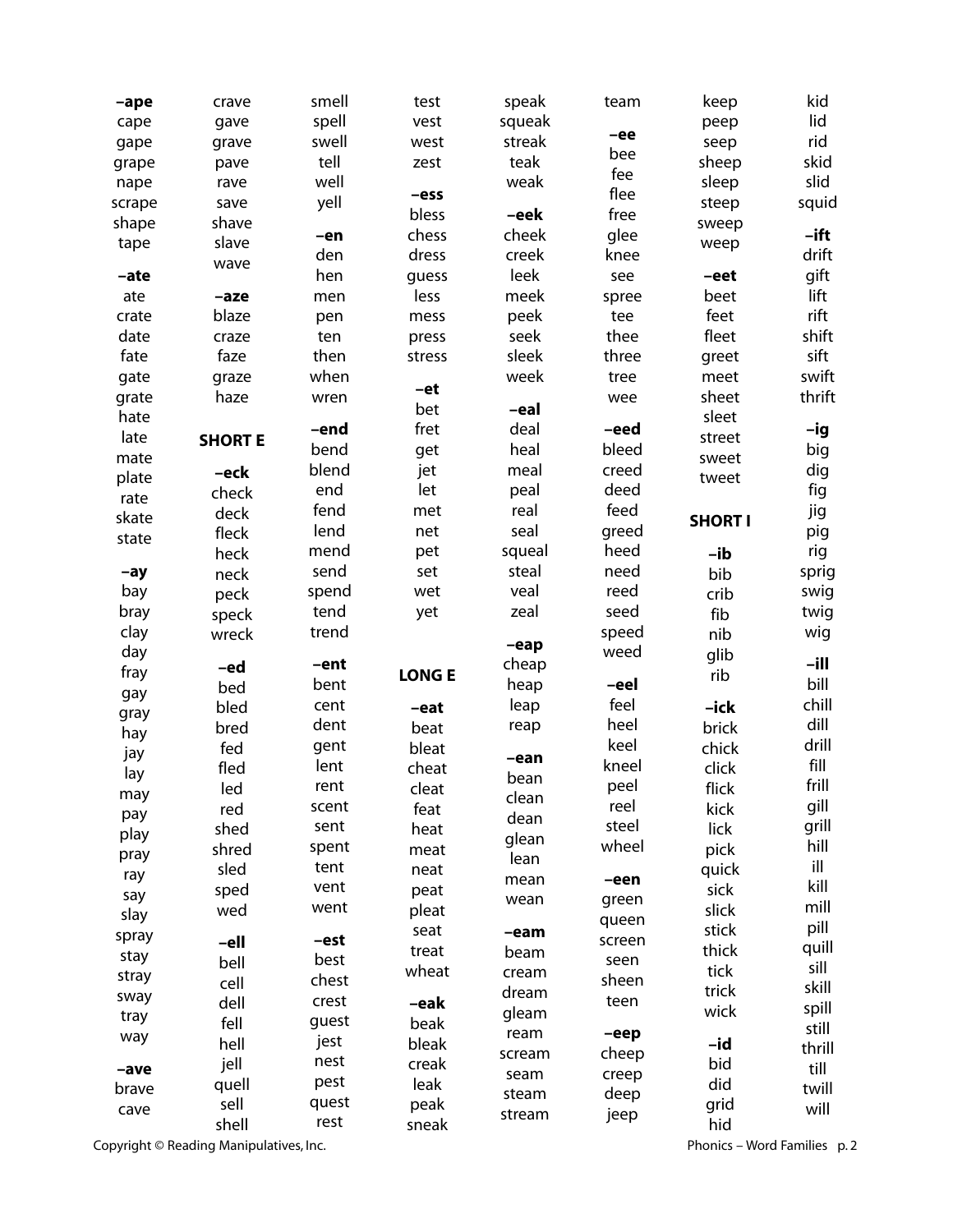| -im    | $-ink$ | -ish   | snitch       | tide    | -ife           | rob     | jog            |
|--------|--------|--------|--------------|---------|----------------|---------|----------------|
| brim   | blink  | dish   | stitch       | wide    | knife          | slob    | log            |
| dim    | brink  | fish   | switch       |         | life           | snob    | slog           |
| grim   | chink  | swish  | twitch       | -ile    | strife         | sob     | smog           |
| him    | clink  | squish | witch        | file    | wife           |         |                |
| prim   | drink  | wish   |              | bile    |                | -ock    | $-ong$         |
| rim    | kink   |        | -ilt         | mile    | -ipe           | block   | bong           |
| skim   | link   | -isk   | jilt         | pile    | gripe          | clock   | dong           |
| slim   | mink   | brisk  | kilt         | smile   | pipe           | crock   | gong           |
| swim   | pink   | disk   | quilt        | tile    | ripe           | dock    | long           |
| trim   | rink   | frisk  | silt         | vile    | snipe          | flock   | prong          |
| vim    | shrink | risk   | spilt        | while   | stripe         | frock   | song           |
|        | sink   | whisk  | tilt         | -ike    | swipe          | hock    | strong         |
| -in    | stink  | -iss   | wilt         | bike    | wipe           | knock   | thong          |
| in     | think  | bliss  | $-$ iff      | dike    | -ire           | lock    | throng         |
| bin    | wink   | hiss   | cliff        | hike    | fire           | mock    | tong           |
| chin   |        | kiss   | skiff        | like    | hire           | rock    | wrong          |
| din    | -ip    | miss   | sniff        | pike    | spire          | shock   |                |
| fin    | blip   |        | stiff        | spike   | tire           | smock   | $-$ op<br>chop |
| gin    | chip   | -ist   | whiff        | strike  | wire           | sock    |                |
| grin   | clip   | fist   |              |         |                | stock   | cop            |
| in     | dip    | gist   |              | -ime    | -ite           |         | crop           |
| kin    | drip   | list   |              | chime   | bite           | $-$ oss | drop           |
| pin    | flip   | mist   |              | crime   | kite           | boss    | flop           |
| shin   | grip   | twist  |              | dime    | mite           | cross   | hop            |
| sin    | hip    | wrist  | <b>LONGI</b> | grime   | quite          | gloss   | mop            |
| skin   | lip    |        | -ice         | lime    | rite           | loss    | plop           |
| spin   | nip    | -it    | dice         | prime   | site           | moss    | pop            |
| thin   | quip   | bit    | lice         | slime   | spite          | toss    | prop           |
| tin    | rip    | fit    | mice         | time    | white          | -od     | shop           |
| twin   | ship   | flit   | nice         |         | write          | clod    | slop           |
| win    | sip    | grit   | price        | $-$ ine |                | cod     | stop           |
|        | slip   | hit    | rice         | brine   | -ive           | god     | top            |
| $-ing$ | snip   | it     | slice        | dine    | chive          | mod     | -ot            |
| bring  | strip  | kit    | splice       | fine    | dive           | nod     | blot           |
| cling  | tip    | knit   | spice        | line    | drive          | plod    | clot           |
| ding   | trip   | lit    | thrice       | mine    | five           | pod     | cot            |
| fling  | whip   | pit    | twice        | nine    | hive           | prod    | got            |
| king   | zip    | quit   | vice         | pine    | strive         | rod     | hot            |
| ping   |        | sit    |              | shine   | thrive         | shod    | jot            |
| ring   | $-int$ | skit   | -ide         | shrine  |                | sod     | knot           |
| sing   | flint  | slit   | bide         | spine   | <b>SHORT O</b> | trod    | lot            |
| sling  | glint  | spit   | bride        | swine   |                |         | not            |
| spring | hint   | split  | chide        | vine    | -ob            | $-og$   | plot           |
| sting  | lint   | wit    | glide        | whine   | bob            | bog     | pot            |
| string | mint   |        | hide         | wine    | blob           | clog    | rot            |
| swing  | print  | itch   | pride        |         | cob            | cog     | shot           |
| thing  | splint | bitch  | ride         | -ie     | gob            | dog     | slot           |
| wing   | sprint | ditch  | side         | die     | job            | flog    | spot           |
| wring  | squint | itch   | slide        | lie     | knob           | fog     | tot            |
| zing   | stint  | hitch  | snide        | pie     | lob            | frog    | trot           |
|        | tint   | pitch  | stride       | tie     | mob            | hog     |                |

Copyright © Reading Manipulatives, Inc. **Phonics – Word Families p. 3** Phonics – Word Families p. 3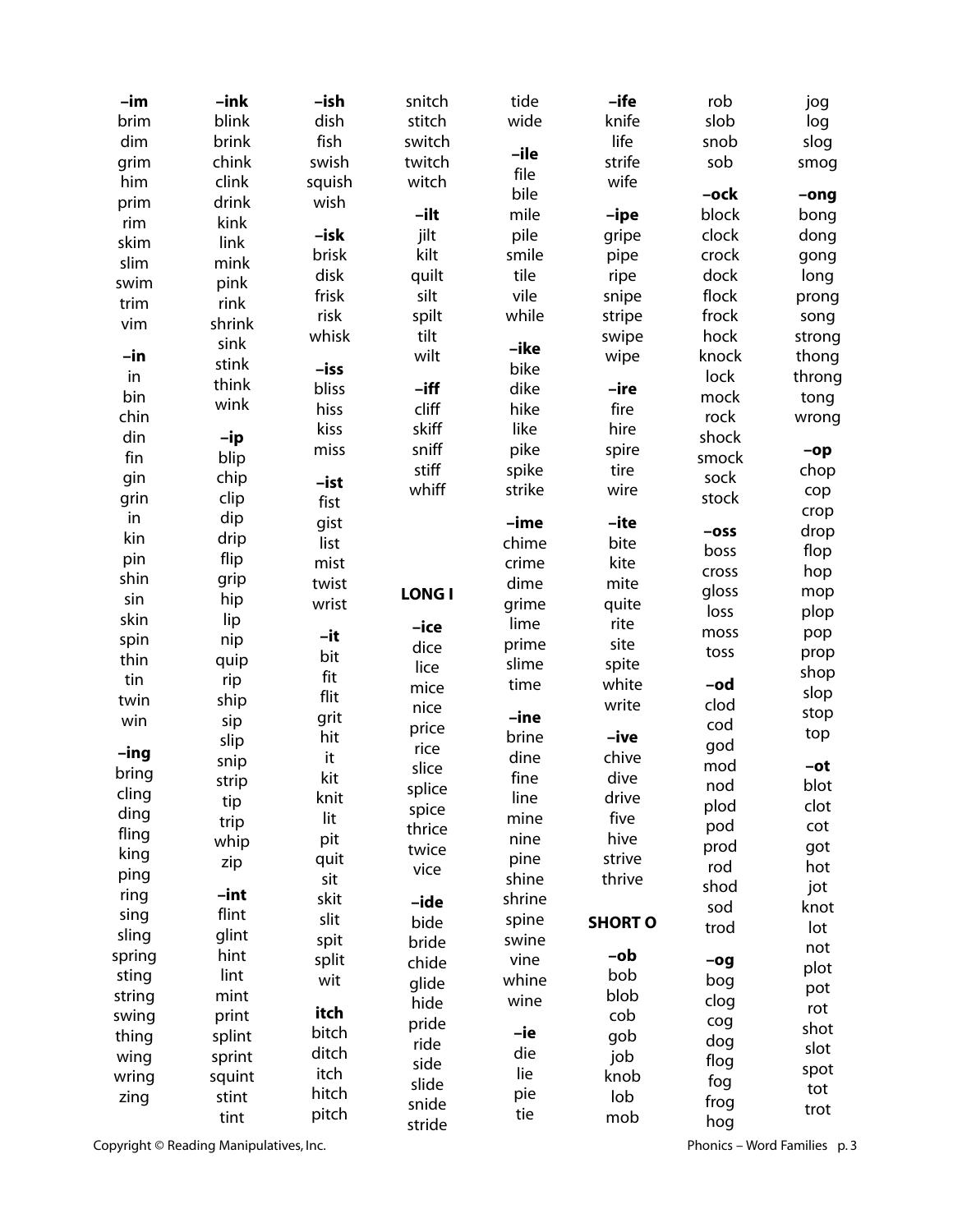| code<br>junk<br>blunt<br>stud<br>nope<br>jug<br>-ude<br>-oach<br>lode<br>thud<br>plunk<br>lug<br>bunt<br>pope<br>crude<br>coach<br>mode<br>punk<br>rope<br>grunt<br>mug<br>-ub<br>dude<br>poach<br>node<br>shrunk<br>plug<br>hunt<br>scope<br>club<br>nude<br>roach<br>rode<br>skunk<br>slope<br>rug<br>punt<br>cub<br>prude<br>strode<br>slunk<br>shrug<br>runt<br>-oad<br>dub<br>rude<br>$-ose$<br>slug<br>spunk<br>stunt<br>load<br>flub<br>-oke<br>chose<br>stunk<br>smug<br>road<br>$-\mathbf{ue}$<br>broke<br>grub<br>close<br>$-us$<br>sunk<br>snug<br>blue<br>toad<br>choke<br>hub<br>hose<br>bus<br>trunk<br>tug<br>clue<br>coke<br>nub<br>nose<br>pus<br>-oak<br>due<br>joke<br>pub<br>plus<br>pose<br>-um<br>-ump<br>cloak<br>flue<br>rub<br>poke<br>thus<br>bum<br>bump<br>prose<br>croak<br>glue<br>smoke<br>scrub<br>chum<br>chump<br>rose<br>soak<br>-ush<br>true<br>shrub<br>drum<br>spoke<br>those<br>clump<br>blush<br>-oal<br>stoke<br>snub<br>glum<br>dump<br>-ute<br>brush<br>-ote<br>coal<br>stroke<br>stub<br>gum<br>grump<br>brute<br>crush<br>note<br>foal<br>tub<br>woke<br>hum<br>hump<br>chute<br>flush<br>quote<br>goal<br>plum<br>jump<br>cute<br>-ole<br>gush<br>rote<br>-uck<br>shoal<br>lump<br>rum<br>flute<br>dole<br>buck<br>hush<br>vote<br>plump<br>scum<br>jute<br>$-oam$<br>hole<br>cluck<br>lush<br>wrote<br>slum<br>pump<br>mute<br>foam<br>mole<br>duck<br>mush<br>sum<br>rump<br>$-ow$<br>loam<br>pole<br>huck<br>plush<br>slump<br>swum<br>bow<br><b>VARIANT</b><br>roam<br>role<br>luck<br>rush<br>stump<br>blow<br><b>VOWELS</b><br>stole<br>muck<br>slush<br>-umb<br>trump<br>$-oan$<br>glow<br>whole<br>pluck<br>thrush<br>crumb<br>loan<br>grow<br>dumb<br>puck<br>-unch<br>o as in all<br>groan<br>know<br>-ust<br>-ome<br>shuck<br>numb<br>bunch<br>moan<br>low<br>chrome<br>bust<br>-alk<br>struck<br>plumb<br>brunch<br>dome<br>row<br>crust<br>balk<br>suck<br>thumb<br>crunch<br>-oat<br>dust<br>home<br>show<br>chalk<br>truck<br>hunch<br>bloat<br>slow<br>just<br>-un<br>stalk<br>tuck<br>lunch<br>boat<br>-one<br>bun<br>snow<br>must<br>talk<br>munch<br>coat<br>bone<br>$-$ uff<br>fun<br>walk<br>stow<br>rust<br>float<br>punch<br>clone<br>bluff<br>thrust<br>tow<br>gun<br>scrunch<br>goat<br>cone<br>-aw<br>buff<br>trust<br>nun<br>moat<br>crone<br>-own<br>caw<br>cuff<br>pun<br>-ung<br>oat<br>blown<br>drone<br>-ut<br>claw<br>fluff<br>clung<br>run<br>throat<br>hone<br>flown<br>but<br>craw<br>gruff<br>shun<br>flung<br>lone<br>cut<br>grown<br>draw<br>muff<br>hung<br>spun<br>-oast<br>glut<br>phone<br>known<br>flaw<br>puff<br>lung<br>stun<br>boast<br>prone<br>own<br>gut<br>gnaw<br>scuff<br>rung<br>sun<br>coast<br>hut<br>shown<br>stone<br>jaw<br>snuff<br>slung<br>roast<br>-unk<br>tone<br>jut<br>law<br>stuff<br>sprung<br>toast<br>bunk<br>nut<br>zone<br>paw<br>strung<br>chunk<br>rut<br>-obe<br>$-ug$<br>raw<br><b>SHORT U</b><br>stung<br>$-\mathbf{ope}$<br>drunk<br>shut<br>bug<br>globe<br>saw<br>sung<br>cope<br>$-\mathbf{u}$ d<br>dunk<br>chug<br>lobe<br>smut<br>slaw<br>swung<br>dope<br>bud<br>flunk<br>drug<br>strut<br>probe<br>squaw<br>wrung<br>grope<br>dud<br>funk<br>dug<br>robe<br>straw<br>hope<br>mud | <b>LONG O</b> | -ode | mope | spud | hug | hunk | -unt | LONG U |
|----------------------------------------------------------------------------------------------------------------------------------------------------------------------------------------------------------------------------------------------------------------------------------------------------------------------------------------------------------------------------------------------------------------------------------------------------------------------------------------------------------------------------------------------------------------------------------------------------------------------------------------------------------------------------------------------------------------------------------------------------------------------------------------------------------------------------------------------------------------------------------------------------------------------------------------------------------------------------------------------------------------------------------------------------------------------------------------------------------------------------------------------------------------------------------------------------------------------------------------------------------------------------------------------------------------------------------------------------------------------------------------------------------------------------------------------------------------------------------------------------------------------------------------------------------------------------------------------------------------------------------------------------------------------------------------------------------------------------------------------------------------------------------------------------------------------------------------------------------------------------------------------------------------------------------------------------------------------------------------------------------------------------------------------------------------------------------------------------------------------------------------------------------------------------------------------------------------------------------------------------------------------------------------------------------------------------------------------------------------------------------------------------------------------------------------------------------------------------------------------------------------------------------------------------------------------------------------------------------------------------------------------------------------------------------------------------------------------------------------------------------------------------------------------------------------------------------------------------------------------------------------------------------------------------------------------------------------------------------------------------------------------------------------------------------------------------------------------------------------------------------------------------------------------------------------------------------------------|---------------|------|------|------|-----|------|------|--------|
|                                                                                                                                                                                                                                                                                                                                                                                                                                                                                                                                                                                                                                                                                                                                                                                                                                                                                                                                                                                                                                                                                                                                                                                                                                                                                                                                                                                                                                                                                                                                                                                                                                                                                                                                                                                                                                                                                                                                                                                                                                                                                                                                                                                                                                                                                                                                                                                                                                                                                                                                                                                                                                                                                                                                                                                                                                                                                                                                                                                                                                                                                                                                                                                                                      |               |      |      |      |     |      |      |        |
|                                                                                                                                                                                                                                                                                                                                                                                                                                                                                                                                                                                                                                                                                                                                                                                                                                                                                                                                                                                                                                                                                                                                                                                                                                                                                                                                                                                                                                                                                                                                                                                                                                                                                                                                                                                                                                                                                                                                                                                                                                                                                                                                                                                                                                                                                                                                                                                                                                                                                                                                                                                                                                                                                                                                                                                                                                                                                                                                                                                                                                                                                                                                                                                                                      |               |      |      |      |     |      |      |        |
|                                                                                                                                                                                                                                                                                                                                                                                                                                                                                                                                                                                                                                                                                                                                                                                                                                                                                                                                                                                                                                                                                                                                                                                                                                                                                                                                                                                                                                                                                                                                                                                                                                                                                                                                                                                                                                                                                                                                                                                                                                                                                                                                                                                                                                                                                                                                                                                                                                                                                                                                                                                                                                                                                                                                                                                                                                                                                                                                                                                                                                                                                                                                                                                                                      |               |      |      |      |     |      |      |        |
|                                                                                                                                                                                                                                                                                                                                                                                                                                                                                                                                                                                                                                                                                                                                                                                                                                                                                                                                                                                                                                                                                                                                                                                                                                                                                                                                                                                                                                                                                                                                                                                                                                                                                                                                                                                                                                                                                                                                                                                                                                                                                                                                                                                                                                                                                                                                                                                                                                                                                                                                                                                                                                                                                                                                                                                                                                                                                                                                                                                                                                                                                                                                                                                                                      |               |      |      |      |     |      |      |        |
|                                                                                                                                                                                                                                                                                                                                                                                                                                                                                                                                                                                                                                                                                                                                                                                                                                                                                                                                                                                                                                                                                                                                                                                                                                                                                                                                                                                                                                                                                                                                                                                                                                                                                                                                                                                                                                                                                                                                                                                                                                                                                                                                                                                                                                                                                                                                                                                                                                                                                                                                                                                                                                                                                                                                                                                                                                                                                                                                                                                                                                                                                                                                                                                                                      |               |      |      |      |     |      |      |        |
|                                                                                                                                                                                                                                                                                                                                                                                                                                                                                                                                                                                                                                                                                                                                                                                                                                                                                                                                                                                                                                                                                                                                                                                                                                                                                                                                                                                                                                                                                                                                                                                                                                                                                                                                                                                                                                                                                                                                                                                                                                                                                                                                                                                                                                                                                                                                                                                                                                                                                                                                                                                                                                                                                                                                                                                                                                                                                                                                                                                                                                                                                                                                                                                                                      |               |      |      |      |     |      |      |        |
|                                                                                                                                                                                                                                                                                                                                                                                                                                                                                                                                                                                                                                                                                                                                                                                                                                                                                                                                                                                                                                                                                                                                                                                                                                                                                                                                                                                                                                                                                                                                                                                                                                                                                                                                                                                                                                                                                                                                                                                                                                                                                                                                                                                                                                                                                                                                                                                                                                                                                                                                                                                                                                                                                                                                                                                                                                                                                                                                                                                                                                                                                                                                                                                                                      |               |      |      |      |     |      |      |        |
|                                                                                                                                                                                                                                                                                                                                                                                                                                                                                                                                                                                                                                                                                                                                                                                                                                                                                                                                                                                                                                                                                                                                                                                                                                                                                                                                                                                                                                                                                                                                                                                                                                                                                                                                                                                                                                                                                                                                                                                                                                                                                                                                                                                                                                                                                                                                                                                                                                                                                                                                                                                                                                                                                                                                                                                                                                                                                                                                                                                                                                                                                                                                                                                                                      |               |      |      |      |     |      |      |        |
|                                                                                                                                                                                                                                                                                                                                                                                                                                                                                                                                                                                                                                                                                                                                                                                                                                                                                                                                                                                                                                                                                                                                                                                                                                                                                                                                                                                                                                                                                                                                                                                                                                                                                                                                                                                                                                                                                                                                                                                                                                                                                                                                                                                                                                                                                                                                                                                                                                                                                                                                                                                                                                                                                                                                                                                                                                                                                                                                                                                                                                                                                                                                                                                                                      |               |      |      |      |     |      |      |        |
|                                                                                                                                                                                                                                                                                                                                                                                                                                                                                                                                                                                                                                                                                                                                                                                                                                                                                                                                                                                                                                                                                                                                                                                                                                                                                                                                                                                                                                                                                                                                                                                                                                                                                                                                                                                                                                                                                                                                                                                                                                                                                                                                                                                                                                                                                                                                                                                                                                                                                                                                                                                                                                                                                                                                                                                                                                                                                                                                                                                                                                                                                                                                                                                                                      |               |      |      |      |     |      |      |        |
|                                                                                                                                                                                                                                                                                                                                                                                                                                                                                                                                                                                                                                                                                                                                                                                                                                                                                                                                                                                                                                                                                                                                                                                                                                                                                                                                                                                                                                                                                                                                                                                                                                                                                                                                                                                                                                                                                                                                                                                                                                                                                                                                                                                                                                                                                                                                                                                                                                                                                                                                                                                                                                                                                                                                                                                                                                                                                                                                                                                                                                                                                                                                                                                                                      |               |      |      |      |     |      |      |        |
|                                                                                                                                                                                                                                                                                                                                                                                                                                                                                                                                                                                                                                                                                                                                                                                                                                                                                                                                                                                                                                                                                                                                                                                                                                                                                                                                                                                                                                                                                                                                                                                                                                                                                                                                                                                                                                                                                                                                                                                                                                                                                                                                                                                                                                                                                                                                                                                                                                                                                                                                                                                                                                                                                                                                                                                                                                                                                                                                                                                                                                                                                                                                                                                                                      |               |      |      |      |     |      |      |        |
|                                                                                                                                                                                                                                                                                                                                                                                                                                                                                                                                                                                                                                                                                                                                                                                                                                                                                                                                                                                                                                                                                                                                                                                                                                                                                                                                                                                                                                                                                                                                                                                                                                                                                                                                                                                                                                                                                                                                                                                                                                                                                                                                                                                                                                                                                                                                                                                                                                                                                                                                                                                                                                                                                                                                                                                                                                                                                                                                                                                                                                                                                                                                                                                                                      |               |      |      |      |     |      |      |        |
|                                                                                                                                                                                                                                                                                                                                                                                                                                                                                                                                                                                                                                                                                                                                                                                                                                                                                                                                                                                                                                                                                                                                                                                                                                                                                                                                                                                                                                                                                                                                                                                                                                                                                                                                                                                                                                                                                                                                                                                                                                                                                                                                                                                                                                                                                                                                                                                                                                                                                                                                                                                                                                                                                                                                                                                                                                                                                                                                                                                                                                                                                                                                                                                                                      |               |      |      |      |     |      |      |        |
|                                                                                                                                                                                                                                                                                                                                                                                                                                                                                                                                                                                                                                                                                                                                                                                                                                                                                                                                                                                                                                                                                                                                                                                                                                                                                                                                                                                                                                                                                                                                                                                                                                                                                                                                                                                                                                                                                                                                                                                                                                                                                                                                                                                                                                                                                                                                                                                                                                                                                                                                                                                                                                                                                                                                                                                                                                                                                                                                                                                                                                                                                                                                                                                                                      |               |      |      |      |     |      |      |        |
|                                                                                                                                                                                                                                                                                                                                                                                                                                                                                                                                                                                                                                                                                                                                                                                                                                                                                                                                                                                                                                                                                                                                                                                                                                                                                                                                                                                                                                                                                                                                                                                                                                                                                                                                                                                                                                                                                                                                                                                                                                                                                                                                                                                                                                                                                                                                                                                                                                                                                                                                                                                                                                                                                                                                                                                                                                                                                                                                                                                                                                                                                                                                                                                                                      |               |      |      |      |     |      |      |        |
|                                                                                                                                                                                                                                                                                                                                                                                                                                                                                                                                                                                                                                                                                                                                                                                                                                                                                                                                                                                                                                                                                                                                                                                                                                                                                                                                                                                                                                                                                                                                                                                                                                                                                                                                                                                                                                                                                                                                                                                                                                                                                                                                                                                                                                                                                                                                                                                                                                                                                                                                                                                                                                                                                                                                                                                                                                                                                                                                                                                                                                                                                                                                                                                                                      |               |      |      |      |     |      |      |        |
|                                                                                                                                                                                                                                                                                                                                                                                                                                                                                                                                                                                                                                                                                                                                                                                                                                                                                                                                                                                                                                                                                                                                                                                                                                                                                                                                                                                                                                                                                                                                                                                                                                                                                                                                                                                                                                                                                                                                                                                                                                                                                                                                                                                                                                                                                                                                                                                                                                                                                                                                                                                                                                                                                                                                                                                                                                                                                                                                                                                                                                                                                                                                                                                                                      |               |      |      |      |     |      |      |        |
|                                                                                                                                                                                                                                                                                                                                                                                                                                                                                                                                                                                                                                                                                                                                                                                                                                                                                                                                                                                                                                                                                                                                                                                                                                                                                                                                                                                                                                                                                                                                                                                                                                                                                                                                                                                                                                                                                                                                                                                                                                                                                                                                                                                                                                                                                                                                                                                                                                                                                                                                                                                                                                                                                                                                                                                                                                                                                                                                                                                                                                                                                                                                                                                                                      |               |      |      |      |     |      |      |        |
|                                                                                                                                                                                                                                                                                                                                                                                                                                                                                                                                                                                                                                                                                                                                                                                                                                                                                                                                                                                                                                                                                                                                                                                                                                                                                                                                                                                                                                                                                                                                                                                                                                                                                                                                                                                                                                                                                                                                                                                                                                                                                                                                                                                                                                                                                                                                                                                                                                                                                                                                                                                                                                                                                                                                                                                                                                                                                                                                                                                                                                                                                                                                                                                                                      |               |      |      |      |     |      |      |        |
|                                                                                                                                                                                                                                                                                                                                                                                                                                                                                                                                                                                                                                                                                                                                                                                                                                                                                                                                                                                                                                                                                                                                                                                                                                                                                                                                                                                                                                                                                                                                                                                                                                                                                                                                                                                                                                                                                                                                                                                                                                                                                                                                                                                                                                                                                                                                                                                                                                                                                                                                                                                                                                                                                                                                                                                                                                                                                                                                                                                                                                                                                                                                                                                                                      |               |      |      |      |     |      |      |        |
|                                                                                                                                                                                                                                                                                                                                                                                                                                                                                                                                                                                                                                                                                                                                                                                                                                                                                                                                                                                                                                                                                                                                                                                                                                                                                                                                                                                                                                                                                                                                                                                                                                                                                                                                                                                                                                                                                                                                                                                                                                                                                                                                                                                                                                                                                                                                                                                                                                                                                                                                                                                                                                                                                                                                                                                                                                                                                                                                                                                                                                                                                                                                                                                                                      |               |      |      |      |     |      |      |        |
|                                                                                                                                                                                                                                                                                                                                                                                                                                                                                                                                                                                                                                                                                                                                                                                                                                                                                                                                                                                                                                                                                                                                                                                                                                                                                                                                                                                                                                                                                                                                                                                                                                                                                                                                                                                                                                                                                                                                                                                                                                                                                                                                                                                                                                                                                                                                                                                                                                                                                                                                                                                                                                                                                                                                                                                                                                                                                                                                                                                                                                                                                                                                                                                                                      |               |      |      |      |     |      |      |        |
|                                                                                                                                                                                                                                                                                                                                                                                                                                                                                                                                                                                                                                                                                                                                                                                                                                                                                                                                                                                                                                                                                                                                                                                                                                                                                                                                                                                                                                                                                                                                                                                                                                                                                                                                                                                                                                                                                                                                                                                                                                                                                                                                                                                                                                                                                                                                                                                                                                                                                                                                                                                                                                                                                                                                                                                                                                                                                                                                                                                                                                                                                                                                                                                                                      |               |      |      |      |     |      |      |        |
|                                                                                                                                                                                                                                                                                                                                                                                                                                                                                                                                                                                                                                                                                                                                                                                                                                                                                                                                                                                                                                                                                                                                                                                                                                                                                                                                                                                                                                                                                                                                                                                                                                                                                                                                                                                                                                                                                                                                                                                                                                                                                                                                                                                                                                                                                                                                                                                                                                                                                                                                                                                                                                                                                                                                                                                                                                                                                                                                                                                                                                                                                                                                                                                                                      |               |      |      |      |     |      |      |        |
|                                                                                                                                                                                                                                                                                                                                                                                                                                                                                                                                                                                                                                                                                                                                                                                                                                                                                                                                                                                                                                                                                                                                                                                                                                                                                                                                                                                                                                                                                                                                                                                                                                                                                                                                                                                                                                                                                                                                                                                                                                                                                                                                                                                                                                                                                                                                                                                                                                                                                                                                                                                                                                                                                                                                                                                                                                                                                                                                                                                                                                                                                                                                                                                                                      |               |      |      |      |     |      |      |        |
|                                                                                                                                                                                                                                                                                                                                                                                                                                                                                                                                                                                                                                                                                                                                                                                                                                                                                                                                                                                                                                                                                                                                                                                                                                                                                                                                                                                                                                                                                                                                                                                                                                                                                                                                                                                                                                                                                                                                                                                                                                                                                                                                                                                                                                                                                                                                                                                                                                                                                                                                                                                                                                                                                                                                                                                                                                                                                                                                                                                                                                                                                                                                                                                                                      |               |      |      |      |     |      |      |        |
|                                                                                                                                                                                                                                                                                                                                                                                                                                                                                                                                                                                                                                                                                                                                                                                                                                                                                                                                                                                                                                                                                                                                                                                                                                                                                                                                                                                                                                                                                                                                                                                                                                                                                                                                                                                                                                                                                                                                                                                                                                                                                                                                                                                                                                                                                                                                                                                                                                                                                                                                                                                                                                                                                                                                                                                                                                                                                                                                                                                                                                                                                                                                                                                                                      |               |      |      |      |     |      |      |        |
|                                                                                                                                                                                                                                                                                                                                                                                                                                                                                                                                                                                                                                                                                                                                                                                                                                                                                                                                                                                                                                                                                                                                                                                                                                                                                                                                                                                                                                                                                                                                                                                                                                                                                                                                                                                                                                                                                                                                                                                                                                                                                                                                                                                                                                                                                                                                                                                                                                                                                                                                                                                                                                                                                                                                                                                                                                                                                                                                                                                                                                                                                                                                                                                                                      |               |      |      |      |     |      |      |        |
|                                                                                                                                                                                                                                                                                                                                                                                                                                                                                                                                                                                                                                                                                                                                                                                                                                                                                                                                                                                                                                                                                                                                                                                                                                                                                                                                                                                                                                                                                                                                                                                                                                                                                                                                                                                                                                                                                                                                                                                                                                                                                                                                                                                                                                                                                                                                                                                                                                                                                                                                                                                                                                                                                                                                                                                                                                                                                                                                                                                                                                                                                                                                                                                                                      |               |      |      |      |     |      |      |        |
|                                                                                                                                                                                                                                                                                                                                                                                                                                                                                                                                                                                                                                                                                                                                                                                                                                                                                                                                                                                                                                                                                                                                                                                                                                                                                                                                                                                                                                                                                                                                                                                                                                                                                                                                                                                                                                                                                                                                                                                                                                                                                                                                                                                                                                                                                                                                                                                                                                                                                                                                                                                                                                                                                                                                                                                                                                                                                                                                                                                                                                                                                                                                                                                                                      |               |      |      |      |     |      |      |        |
|                                                                                                                                                                                                                                                                                                                                                                                                                                                                                                                                                                                                                                                                                                                                                                                                                                                                                                                                                                                                                                                                                                                                                                                                                                                                                                                                                                                                                                                                                                                                                                                                                                                                                                                                                                                                                                                                                                                                                                                                                                                                                                                                                                                                                                                                                                                                                                                                                                                                                                                                                                                                                                                                                                                                                                                                                                                                                                                                                                                                                                                                                                                                                                                                                      |               |      |      |      |     |      |      |        |
|                                                                                                                                                                                                                                                                                                                                                                                                                                                                                                                                                                                                                                                                                                                                                                                                                                                                                                                                                                                                                                                                                                                                                                                                                                                                                                                                                                                                                                                                                                                                                                                                                                                                                                                                                                                                                                                                                                                                                                                                                                                                                                                                                                                                                                                                                                                                                                                                                                                                                                                                                                                                                                                                                                                                                                                                                                                                                                                                                                                                                                                                                                                                                                                                                      |               |      |      |      |     |      |      |        |
|                                                                                                                                                                                                                                                                                                                                                                                                                                                                                                                                                                                                                                                                                                                                                                                                                                                                                                                                                                                                                                                                                                                                                                                                                                                                                                                                                                                                                                                                                                                                                                                                                                                                                                                                                                                                                                                                                                                                                                                                                                                                                                                                                                                                                                                                                                                                                                                                                                                                                                                                                                                                                                                                                                                                                                                                                                                                                                                                                                                                                                                                                                                                                                                                                      |               |      |      |      |     |      |      |        |
|                                                                                                                                                                                                                                                                                                                                                                                                                                                                                                                                                                                                                                                                                                                                                                                                                                                                                                                                                                                                                                                                                                                                                                                                                                                                                                                                                                                                                                                                                                                                                                                                                                                                                                                                                                                                                                                                                                                                                                                                                                                                                                                                                                                                                                                                                                                                                                                                                                                                                                                                                                                                                                                                                                                                                                                                                                                                                                                                                                                                                                                                                                                                                                                                                      |               |      |      |      |     |      |      |        |
|                                                                                                                                                                                                                                                                                                                                                                                                                                                                                                                                                                                                                                                                                                                                                                                                                                                                                                                                                                                                                                                                                                                                                                                                                                                                                                                                                                                                                                                                                                                                                                                                                                                                                                                                                                                                                                                                                                                                                                                                                                                                                                                                                                                                                                                                                                                                                                                                                                                                                                                                                                                                                                                                                                                                                                                                                                                                                                                                                                                                                                                                                                                                                                                                                      |               |      |      |      |     |      |      |        |
|                                                                                                                                                                                                                                                                                                                                                                                                                                                                                                                                                                                                                                                                                                                                                                                                                                                                                                                                                                                                                                                                                                                                                                                                                                                                                                                                                                                                                                                                                                                                                                                                                                                                                                                                                                                                                                                                                                                                                                                                                                                                                                                                                                                                                                                                                                                                                                                                                                                                                                                                                                                                                                                                                                                                                                                                                                                                                                                                                                                                                                                                                                                                                                                                                      |               |      |      |      |     |      |      |        |
|                                                                                                                                                                                                                                                                                                                                                                                                                                                                                                                                                                                                                                                                                                                                                                                                                                                                                                                                                                                                                                                                                                                                                                                                                                                                                                                                                                                                                                                                                                                                                                                                                                                                                                                                                                                                                                                                                                                                                                                                                                                                                                                                                                                                                                                                                                                                                                                                                                                                                                                                                                                                                                                                                                                                                                                                                                                                                                                                                                                                                                                                                                                                                                                                                      |               |      |      |      |     |      |      |        |
|                                                                                                                                                                                                                                                                                                                                                                                                                                                                                                                                                                                                                                                                                                                                                                                                                                                                                                                                                                                                                                                                                                                                                                                                                                                                                                                                                                                                                                                                                                                                                                                                                                                                                                                                                                                                                                                                                                                                                                                                                                                                                                                                                                                                                                                                                                                                                                                                                                                                                                                                                                                                                                                                                                                                                                                                                                                                                                                                                                                                                                                                                                                                                                                                                      |               |      |      |      |     |      |      |        |
|                                                                                                                                                                                                                                                                                                                                                                                                                                                                                                                                                                                                                                                                                                                                                                                                                                                                                                                                                                                                                                                                                                                                                                                                                                                                                                                                                                                                                                                                                                                                                                                                                                                                                                                                                                                                                                                                                                                                                                                                                                                                                                                                                                                                                                                                                                                                                                                                                                                                                                                                                                                                                                                                                                                                                                                                                                                                                                                                                                                                                                                                                                                                                                                                                      |               |      |      |      |     |      |      |        |
|                                                                                                                                                                                                                                                                                                                                                                                                                                                                                                                                                                                                                                                                                                                                                                                                                                                                                                                                                                                                                                                                                                                                                                                                                                                                                                                                                                                                                                                                                                                                                                                                                                                                                                                                                                                                                                                                                                                                                                                                                                                                                                                                                                                                                                                                                                                                                                                                                                                                                                                                                                                                                                                                                                                                                                                                                                                                                                                                                                                                                                                                                                                                                                                                                      |               |      |      |      |     |      |      |        |
|                                                                                                                                                                                                                                                                                                                                                                                                                                                                                                                                                                                                                                                                                                                                                                                                                                                                                                                                                                                                                                                                                                                                                                                                                                                                                                                                                                                                                                                                                                                                                                                                                                                                                                                                                                                                                                                                                                                                                                                                                                                                                                                                                                                                                                                                                                                                                                                                                                                                                                                                                                                                                                                                                                                                                                                                                                                                                                                                                                                                                                                                                                                                                                                                                      |               |      |      |      |     |      |      |        |
|                                                                                                                                                                                                                                                                                                                                                                                                                                                                                                                                                                                                                                                                                                                                                                                                                                                                                                                                                                                                                                                                                                                                                                                                                                                                                                                                                                                                                                                                                                                                                                                                                                                                                                                                                                                                                                                                                                                                                                                                                                                                                                                                                                                                                                                                                                                                                                                                                                                                                                                                                                                                                                                                                                                                                                                                                                                                                                                                                                                                                                                                                                                                                                                                                      |               |      |      |      |     |      |      |        |
|                                                                                                                                                                                                                                                                                                                                                                                                                                                                                                                                                                                                                                                                                                                                                                                                                                                                                                                                                                                                                                                                                                                                                                                                                                                                                                                                                                                                                                                                                                                                                                                                                                                                                                                                                                                                                                                                                                                                                                                                                                                                                                                                                                                                                                                                                                                                                                                                                                                                                                                                                                                                                                                                                                                                                                                                                                                                                                                                                                                                                                                                                                                                                                                                                      |               |      |      |      |     |      |      |        |
|                                                                                                                                                                                                                                                                                                                                                                                                                                                                                                                                                                                                                                                                                                                                                                                                                                                                                                                                                                                                                                                                                                                                                                                                                                                                                                                                                                                                                                                                                                                                                                                                                                                                                                                                                                                                                                                                                                                                                                                                                                                                                                                                                                                                                                                                                                                                                                                                                                                                                                                                                                                                                                                                                                                                                                                                                                                                                                                                                                                                                                                                                                                                                                                                                      |               |      |      |      |     |      |      |        |
|                                                                                                                                                                                                                                                                                                                                                                                                                                                                                                                                                                                                                                                                                                                                                                                                                                                                                                                                                                                                                                                                                                                                                                                                                                                                                                                                                                                                                                                                                                                                                                                                                                                                                                                                                                                                                                                                                                                                                                                                                                                                                                                                                                                                                                                                                                                                                                                                                                                                                                                                                                                                                                                                                                                                                                                                                                                                                                                                                                                                                                                                                                                                                                                                                      |               |      |      |      |     |      |      |        |
|                                                                                                                                                                                                                                                                                                                                                                                                                                                                                                                                                                                                                                                                                                                                                                                                                                                                                                                                                                                                                                                                                                                                                                                                                                                                                                                                                                                                                                                                                                                                                                                                                                                                                                                                                                                                                                                                                                                                                                                                                                                                                                                                                                                                                                                                                                                                                                                                                                                                                                                                                                                                                                                                                                                                                                                                                                                                                                                                                                                                                                                                                                                                                                                                                      |               |      |      |      |     |      |      |        |
|                                                                                                                                                                                                                                                                                                                                                                                                                                                                                                                                                                                                                                                                                                                                                                                                                                                                                                                                                                                                                                                                                                                                                                                                                                                                                                                                                                                                                                                                                                                                                                                                                                                                                                                                                                                                                                                                                                                                                                                                                                                                                                                                                                                                                                                                                                                                                                                                                                                                                                                                                                                                                                                                                                                                                                                                                                                                                                                                                                                                                                                                                                                                                                                                                      |               |      |      |      |     |      |      |        |
|                                                                                                                                                                                                                                                                                                                                                                                                                                                                                                                                                                                                                                                                                                                                                                                                                                                                                                                                                                                                                                                                                                                                                                                                                                                                                                                                                                                                                                                                                                                                                                                                                                                                                                                                                                                                                                                                                                                                                                                                                                                                                                                                                                                                                                                                                                                                                                                                                                                                                                                                                                                                                                                                                                                                                                                                                                                                                                                                                                                                                                                                                                                                                                                                                      |               |      |      |      |     |      |      |        |
|                                                                                                                                                                                                                                                                                                                                                                                                                                                                                                                                                                                                                                                                                                                                                                                                                                                                                                                                                                                                                                                                                                                                                                                                                                                                                                                                                                                                                                                                                                                                                                                                                                                                                                                                                                                                                                                                                                                                                                                                                                                                                                                                                                                                                                                                                                                                                                                                                                                                                                                                                                                                                                                                                                                                                                                                                                                                                                                                                                                                                                                                                                                                                                                                                      |               |      |      |      |     |      |      |        |
|                                                                                                                                                                                                                                                                                                                                                                                                                                                                                                                                                                                                                                                                                                                                                                                                                                                                                                                                                                                                                                                                                                                                                                                                                                                                                                                                                                                                                                                                                                                                                                                                                                                                                                                                                                                                                                                                                                                                                                                                                                                                                                                                                                                                                                                                                                                                                                                                                                                                                                                                                                                                                                                                                                                                                                                                                                                                                                                                                                                                                                                                                                                                                                                                                      |               |      |      |      |     |      |      |        |

Copyright © Reading Manipulatives, Inc. extending the extendion of the Phonics – Word Families p. 4